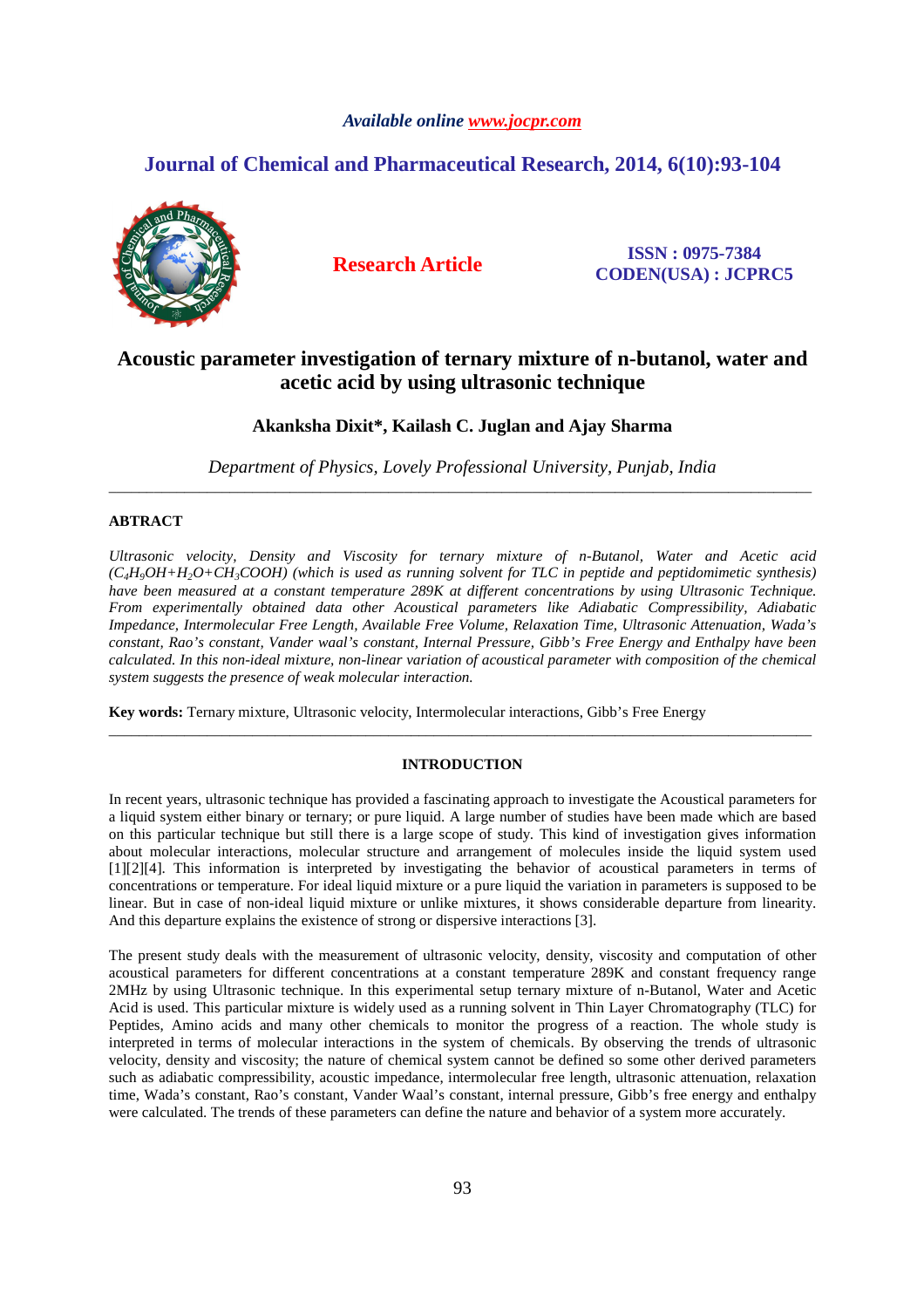# *\_\_\_\_\_\_\_\_\_\_\_\_\_\_\_\_\_\_\_\_\_\_\_\_\_\_\_\_\_\_\_\_\_\_\_\_\_\_\_\_\_\_\_\_\_\_\_\_\_\_\_\_\_\_\_\_\_\_\_\_\_\_\_\_\_\_\_\_\_\_\_\_\_\_\_\_\_\_* **EXPERIMENTAL SECTION**

The chemicals are obtained from Loba Chemicals of minimum assay of 99.9% and fresh distilled water is used throughout the investigation as a reference liquid and as one of the component of system also. The whole experiment is done at constant temperature of 289 K. For the measurement of ultrasonic velocity, ultrasonic interferometer (Mittal Enterprises-F-80 model) at a standard frequency range of 2 MHz with an accuracy of  $\pm$  0.1m/s is used. The density and viscosity are measured with the help of Specific Gravity Bottle (25 ml, accuracy  $\pm 0.1$  kg/m<sup>3</sup>) and Ostwald's Viscometer (10 ml, accuracy 0.1%) respectively.

### **3 Theory**

The standard acoustical parameters are obtained experimentally. Other acoustical parameters are derived with the help of standard parameters and can be defined as,

**Wada's constant** 

 $W = \frac{M}{\rho \sqrt{\beta}}$  $\frac{M}{\rho\sqrt{\beta}}$  (1)

**Rao's constant**  

$$
= MU^{1/3}
$$

$$
R = \frac{M U^{1/3}}{\rho} \tag{2}
$$

**Vander Waals' constant** 

$$
b = V \left[ 1 - \left( \frac{RT}{MU^2} \right) \left\{ \left( 1 + \frac{MU^2}{3RT} \right)^{\frac{1}{2}} - 1 \right\} \right]
$$
 (3)

**Internal pressure** 

$$
P = bRT \left[ \left( \frac{K\eta}{U} \right)^{1/2} \left( \frac{\rho^{2/3}}{M^{7/6}} \right) \right] \tag{4}
$$

**Gibb's free energy** 

$$
\Delta G = K_B T \ln \left[ \frac{K_B T \tau}{h} \right] \tag{5}
$$

**Enthalpy**  
H = 
$$
V_m P
$$
 (6)

Where  $K_T$  is temperature dependent Jacobson's constant, K is temperature independent constant, R is universal gas constant,  $K_B$  is Boltzmann constant, h is Planck's constant and  $U_{\infty}$ isSchaaf's limiting value.

## **RESULTS AND DISCUSSION**

The experimental values of ultrasonic velocity, density and viscosity for different concentrations of ternary mixture of n-Butanol, water and acetic acid at constant temperature 289 K and at constant frequency 2MHz are presented in Table-1. From the experimentally measured standard parameters Adiabatic Compressibility, Intermolecular Free Length, Acoustic Impedance, Relaxation Time and Ultrasonic Attenuationare calculated. The values are shown in Table-2. Table-3 gives values of Effective Molecular Weight, Free Volume, Wada's Constant and Rao's Constant. The values of Molar Volume, Available Volume, Vander Waal's Constant, Internal Pressure, Gibb's Free Energy and Enthalpy of the chemical system are given in Table-4.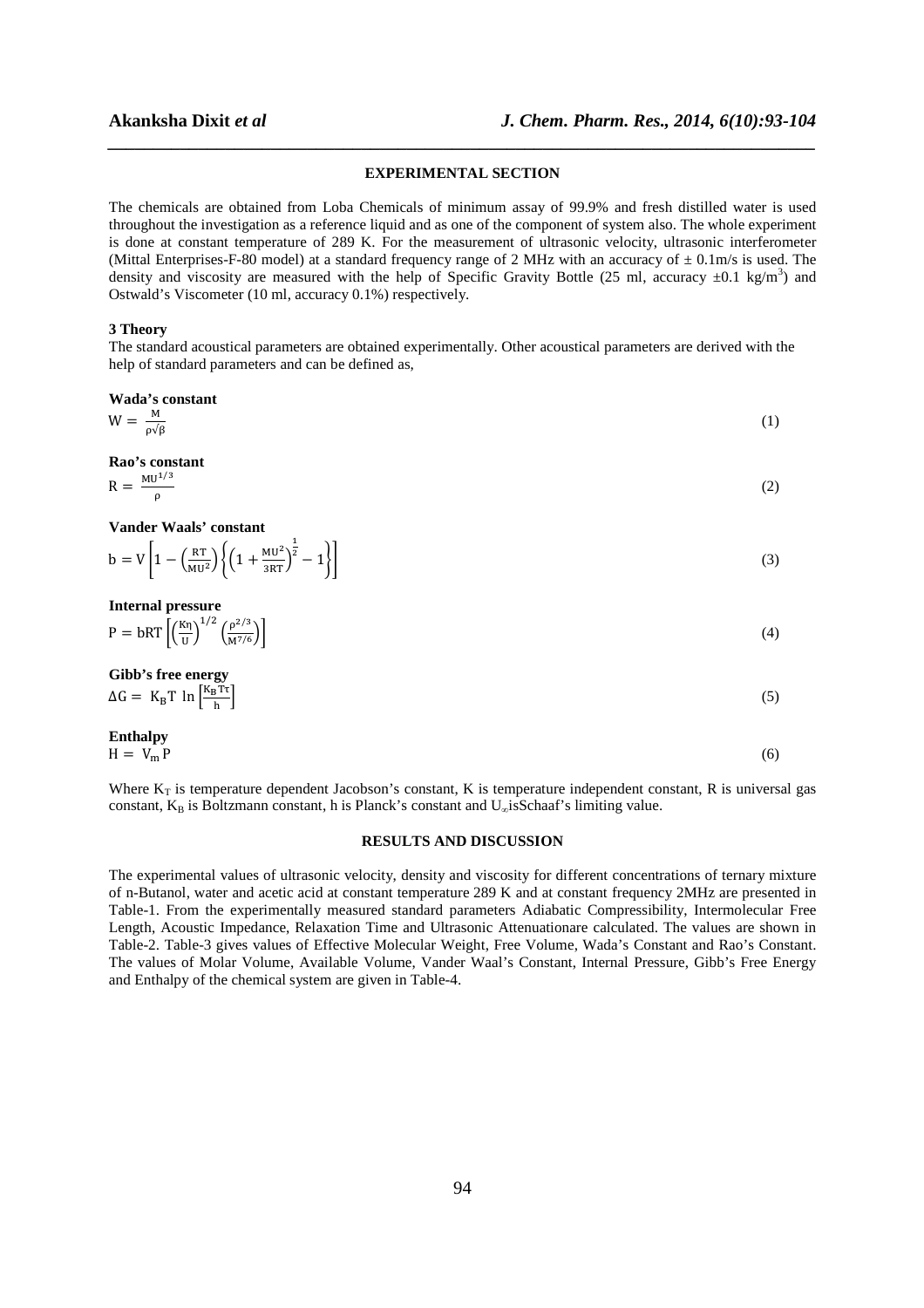| Mole Fraction    |      | <b>Ultrasonic Velocity</b> | Density                       | Viscosity              |  |
|------------------|------|----------------------------|-------------------------------|------------------------|--|
| $X_1$<br>$X_{2}$ |      | $(U)$ $(m/s)$              | $(\rho)$ (kg/m <sup>3</sup> ) | $(η)$ (kg/ms) $(10-3)$ |  |
| 0.50             | 0.33 | 1238                       | 929.958                       | 2.275                  |  |
| 0.53             | 0.30 | 1363                       | 926.586                       | 2.025                  |  |
| 0.57             | 0.26 | 1356                       | 916.644                       | 1.795                  |  |
| 0.60             | 0.23 | 1348                       | 900.391                       | 1.831                  |  |
| 0.63             | 0.20 | 1338                       | 898.230                       | 1.693                  |  |
| 0.66             | 0.17 | 1340                       | 891.746                       | 1.879                  |  |
| 0.70             | 0.13 | 1322                       | 891.573                       | 1.787                  |  |
| 0.73             | 0.10 | 1306                       | 876.185                       | 2.043                  |  |
| 0.77             | 0.06 | 1287                       | 882.150                       | 1.610                  |  |
| 0.80             | 0.03 | 1278                       | 862.461                       | 1.590                  |  |

*\_\_\_\_\_\_\_\_\_\_\_\_\_\_\_\_\_\_\_\_\_\_\_\_\_\_\_\_\_\_\_\_\_\_\_\_\_\_\_\_\_\_\_\_\_\_\_\_\_\_\_\_\_\_\_\_\_\_\_\_\_\_\_\_\_\_\_\_\_\_\_\_\_\_\_\_\_\_* **Table-1: Experimental values of ultrasonic velocity, density and viscosity** 

**Table-2: Calculated values of adiabatic compressibility, intermolecular free length, acoustic impedance, relaxation time and ultrasonic attenuation** 

| Mole Fraction |       | <b>Adiabatic Compressibility</b>              | Intermole-cular Free Length | Acoustic Impedance                      | <b>Relaxation Time</b>       | <b>Ultrasonic Attenuation</b>         |
|---------------|-------|-----------------------------------------------|-----------------------------|-----------------------------------------|------------------------------|---------------------------------------|
| $X_1$         | $X_2$ | $(\beta)$ (N/m <sup>2</sup> )<br>$(10^{-10})$ | $(L_f)$ $(A^{\circ})$       | $(Z)$ (kg/m <sup>2</sup> s)<br>$(10^5)$ | $(\tau)$ (s)<br>$(10^{-12})$ | $(\alpha/f^2)(s^2/m)$<br>$(10^{-14})$ |
| 0.50          | 0.33  | 7.018                                         | 0.5554                      | 11.513                                  | 2.129                        | 3.390                                 |
| 0.53          | 0.30  | 5.811                                         | 0.5054                      | 12.629                                  | 1.569                        | 2.269                                 |
| 0.57          | 0.26  | 5.935                                         | 0.5107                      | 12.430                                  | 1.420                        | 2.065                                 |
| 0.60          | 0.23  | 6.112                                         | 0.5183                      | 12.137                                  | 1.492                        | 2.083                                 |
| 0.63          | 0.20  | 6.219                                         | 0.5228                      | 12.018                                  | 1.404                        | 2.069                                 |
| 0.66          | 0.17  | 6.246                                         | 0.5240                      | 11.950                                  | 1.565                        | 2.303                                 |
| 0.70          | 0.13  | 6.418                                         | 0.5311                      | 11.787                                  | 1.529                        | 2.281                                 |
| 0.73          | 0.10  | 6.693                                         | 0.5424                      | 11.443                                  | 1.823                        | 2.752                                 |
| 0.77          | 0.06  | 6.845                                         | 0.5485                      | 11.353                                  | 1.469                        | 2.251                                 |
| 0.80          | 0.03  | 7.097                                         | 0.5585                      | 11.022                                  | 1.505                        | 2.332                                 |

**Table-3: Values of effective molecular weight, free volume, Wada's constant an Rao's constant** 

|               |       | <b>Effective Molecular Weight</b> | Free Volume           |                                               | Rao's Constant         |
|---------------|-------|-----------------------------------|-----------------------|-----------------------------------------------|------------------------|
| Mole Fraction |       | (M)                               | $(V_f)$               | Wada's Constant                               | (R)                    |
|               |       | (gm/mol)                          | (m <sup>3</sup> /mol) | (W) $(m^3/mol)(Pa)^{1/7}$ (10 <sup>-3</sup> ) | $(m^3/mol)(m/s)^{1/3}$ |
| $\rm X_1$     | $X_2$ |                                   | $(10^{-7})$           |                                               | $(10^{-4})$            |
| 0.50          | 0.33  | 53.14                             | 0.1756                | 1.160                                         | 6.136                  |
| 0.53          | 0.30  | 54.80                             | 0.2531                | 1.234                                         | 6.560                  |
| 0.57          | 0.26  | 57.06                             | 0.3196                | 1.295                                         | 6.890                  |
| 0.60          | 0.23  | 58.74                             | 0.3212                | 1.351                                         | 7.207                  |
| 0.63          | 0.20  | 60.42                             | 0.3727                | 1.390                                         | 7.412                  |
| 0.66          | 0.17  | 62.10                             | 0.3328                | 1.438                                         | 7.677                  |
| 0.70          | 0.13  | 64.34                             | 0.3709                | 1.484                                         | 7.920                  |
| 0.73          | 0.10  | 66.02                             | 0.3096                | 1.541                                         | 8.236                  |
| 0.77          | 0.06  | 68.26                             | 0.4552                | 1.577                                         | 8.417                  |
| 0.80          | 0.03  | 69.94                             | 0.4760                | 1.644                                         | 8.800                  |

**Table-4: Values of molar volume, available volume, Vander Waal's constant, internal pressure, Gibb's free energy and enthalpy** 

| $X_1$ | Mole Fraction<br>$X_2$ | Molar Volume<br>$(V_m)$ (m <sup>3</sup> /mol)<br>$(10^{-5})$ | Available Volume<br>$(V_a)$<br>(m <sup>3</sup> /mol)<br>$(10^{-5})$ | Vander Waal's Constant<br>(b) $(m^3/mol)$<br>$(10^{-5})$ | <b>Internal Pressure</b><br>(P)<br>$(N/m^2)$<br>$(10^{\prime})$ | Gibb's Free Energy<br>$(\Delta G)$<br>(KJ/mol)<br>$(10^{-21})$ | Enthalpy<br>(H)<br>(J/mol) |
|-------|------------------------|--------------------------------------------------------------|---------------------------------------------------------------------|----------------------------------------------------------|-----------------------------------------------------------------|----------------------------------------------------------------|----------------------------|
| 0.50  | 0.33                   | 5.714                                                        | 1.293                                                               | 5.292                                                    | 6.623                                                           | 10.172                                                         | 3784.254                   |
| 0.53  | 0.30                   | 5.916                                                        | 0.876                                                               | 5.513                                                    | 5.909                                                           | 8.955                                                          | 3496.270                   |
| 0.57  | 0.26                   | 6.225                                                        | 0.949                                                               | 5.805                                                    | 5.501                                                           | 8.559                                                          | 3424.509                   |
| 0.60  | 0.23                   | 6.524                                                        | 1.027                                                               | 6.087                                                    | 5.480                                                           | 8.755                                                          | 3575.089                   |
| 0.63  | 0.20                   | 6.727                                                        | 1.102                                                               | 6.278                                                    | 5.256                                                           | 8.512                                                          | 3575.424                   |
| 0.66  | 0.17                   | 6.964                                                        | 1.131                                                               | 6.505                                                    | 5.481                                                           | 8.945                                                          | 3817.039                   |
| 0.70  | 0.13                   | 7.216                                                        | 1.254                                                               | 6.742                                                    | 5.349                                                           | 8.853                                                          | 3860.245                   |
| 0.73  | 0.10                   | 7.535                                                        | 1.385                                                               | 7.040                                                    | 5.664                                                           | 9.554                                                          | 4267.563                   |
| 0.77  | 0.06                   | 7.738                                                        | 1.514                                                               | 7.230                                                    | 5.059                                                           | 8.694                                                          | 3915.024                   |
| 0.80  | 0.03                   | 8.109                                                        | 1.632                                                               | 7.580                                                    | 4.950                                                           | 8.788                                                          | 4014.311                   |

The value of ultrasonic velocity is measured at frequency 2MHz at different mole fractions. It decreases with increase in concentration of n-Butanol. It can be observed from figure 4.1. This is due to the increase in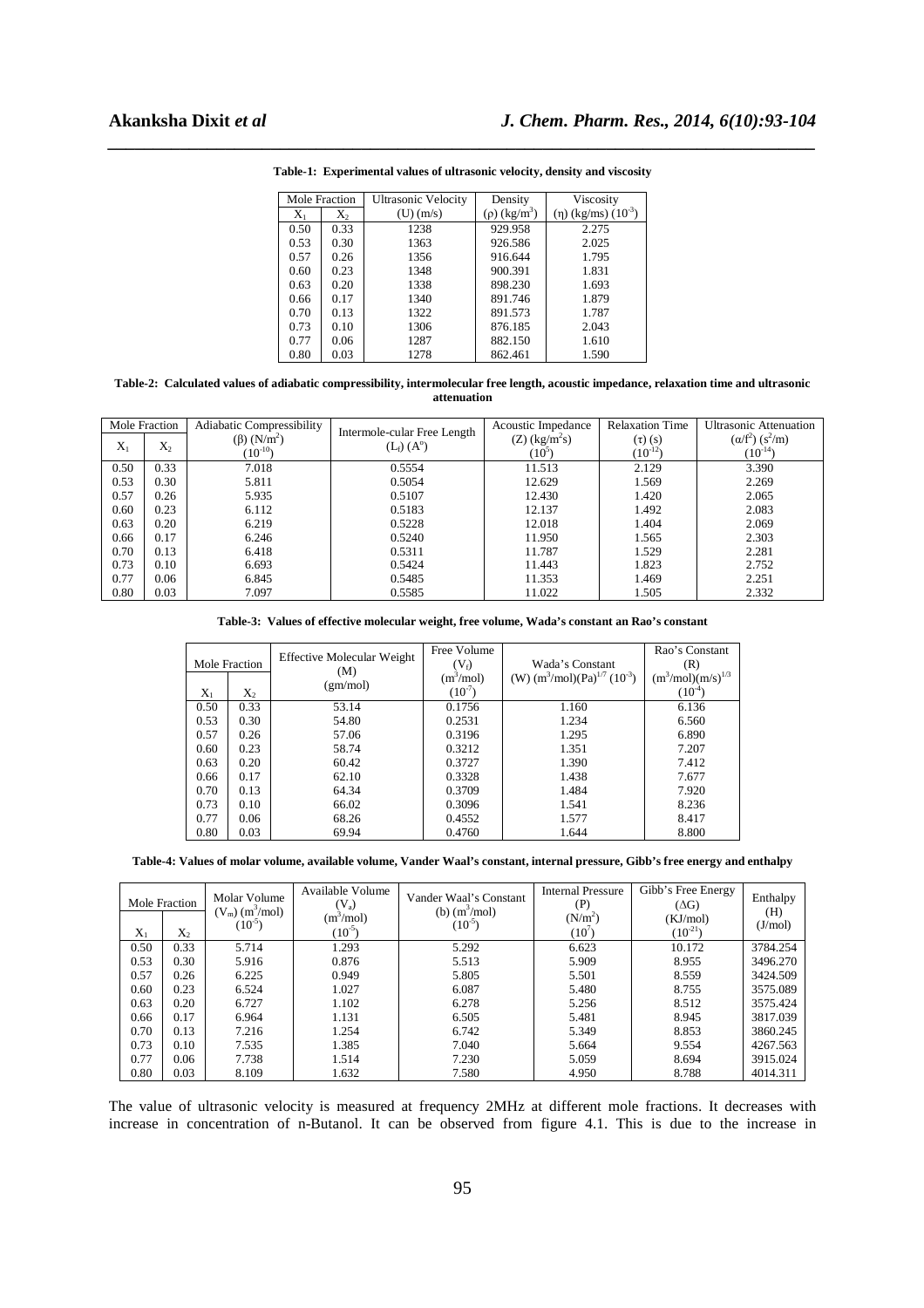Intermolecular Free length and the Adiabatic Compressibility [5] This behavior is different from the ideal mixture behavior and this can be attributed to the molecular association and structural changes occurring in the system [6].

*\_\_\_\_\_\_\_\_\_\_\_\_\_\_\_\_\_\_\_\_\_\_\_\_\_\_\_\_\_\_\_\_\_\_\_\_\_\_\_\_\_\_\_\_\_\_\_\_\_\_\_\_\_\_\_\_\_\_\_\_\_\_\_\_\_\_\_\_\_\_\_\_\_\_\_\_\_\_*

Variation of viscosity and density is shown in the Figure 4.2 and 4.3. Density is a measure of solvent-solvent and ion-solvent interactions. Non-linear behavior is observed and shows decreases with increase in mole fraction. Decrease in density emphasizes the lesser magnitude of solute-solvent interactions.It indicates weak molecular interaction between the chemical components [7].



**Figure 4.1:Ultrasonic velocity versus mole fraction at temperature 289 K** 



**Figure 4.2:Density versus mole fraction at temperature 289 K**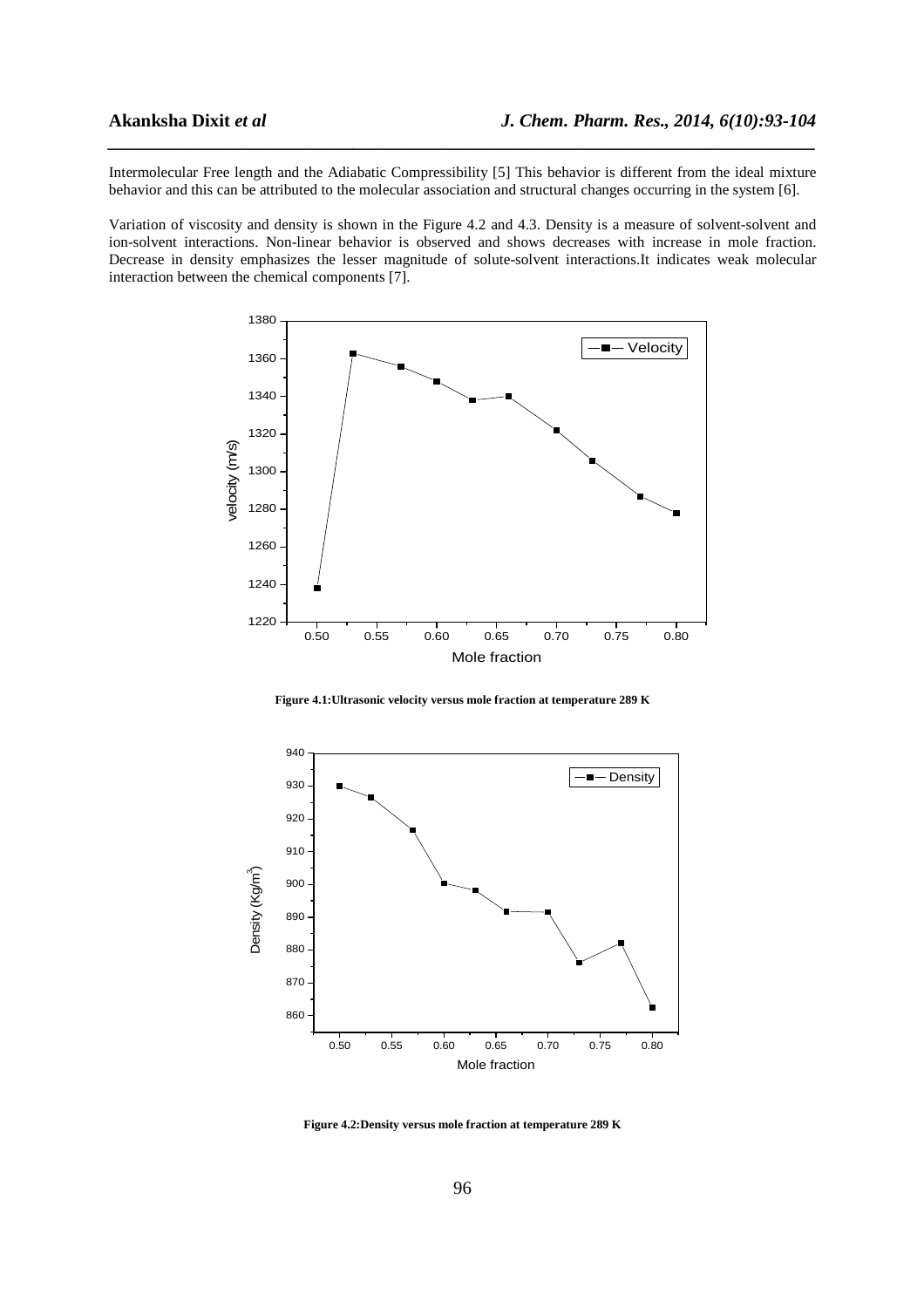

**Figure 4.3:Viscosity versus mole fraction at temperature at 289 K** 



**Figure 4.4:Adiabatic Compressibility versus Mole Fraction at temperature 289 K** 

It is clear from the Table-2 that Acoustic Compressibility and Intermolecular Free Length increases with increase in mole fraction. Both parameters are inversely proportional to the square of Ultrasonic Velocity. The trends of plots in figure 4.4 and 4.5 are also just opposite to that of Ultrasonic Velocity.The increase in free length is due to the loose packing of the molecules in the system, which interprets the presence of weak molecular interactions.

Figure 4.6 illustrate the non-linear behavior of Acoustic Impedance with mole fraction. It exhibits opposite trend as compared to Adiabatic Compressibility. This is another evidence of the presence of weak molecular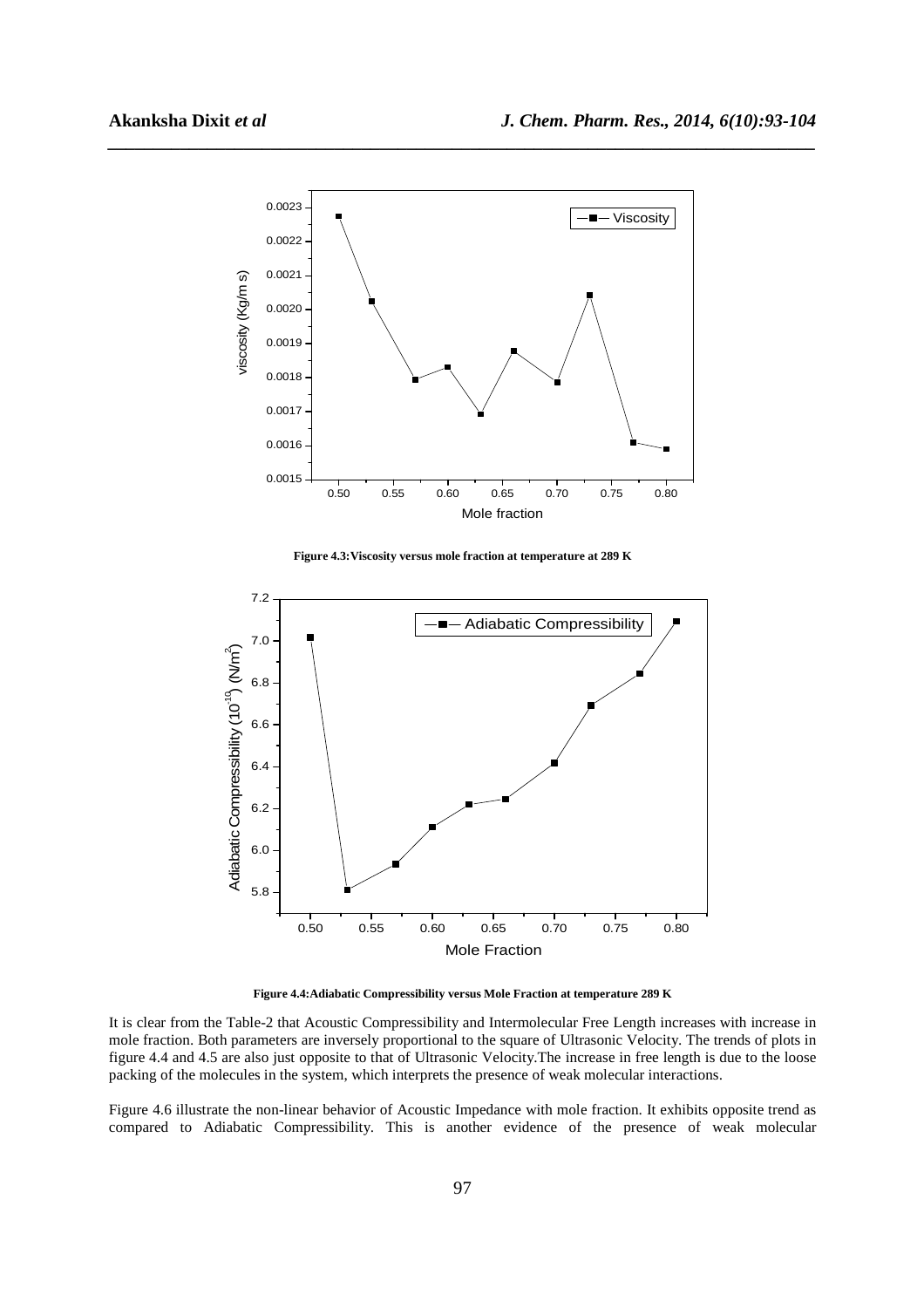interactions.Relaxation Time decreases with increase in mole fraction. From Figure 5.7, trend of this parameter versus mole fraction can be noted. The best results are obtained between 0.63 to 0.70 ranges of mole fraction. This behavior is due to molecular rearrangement in the mixture and the reason for this is co-operative processes.Figure 4.8emphasize that Ultrasonic Attenuation shows similar behavior as Relaxation Time shows. It is a non-linear pattern.Ultrasonic attenuation is the decay rate of the wave as it propagates through material.



**Figure 4.5:Intermolecular Free Length versus Mole Fraction at temperature 289 K** 



**Figure 4.6: Acoustic Impedance versus Mole Fraction at temperature289 K**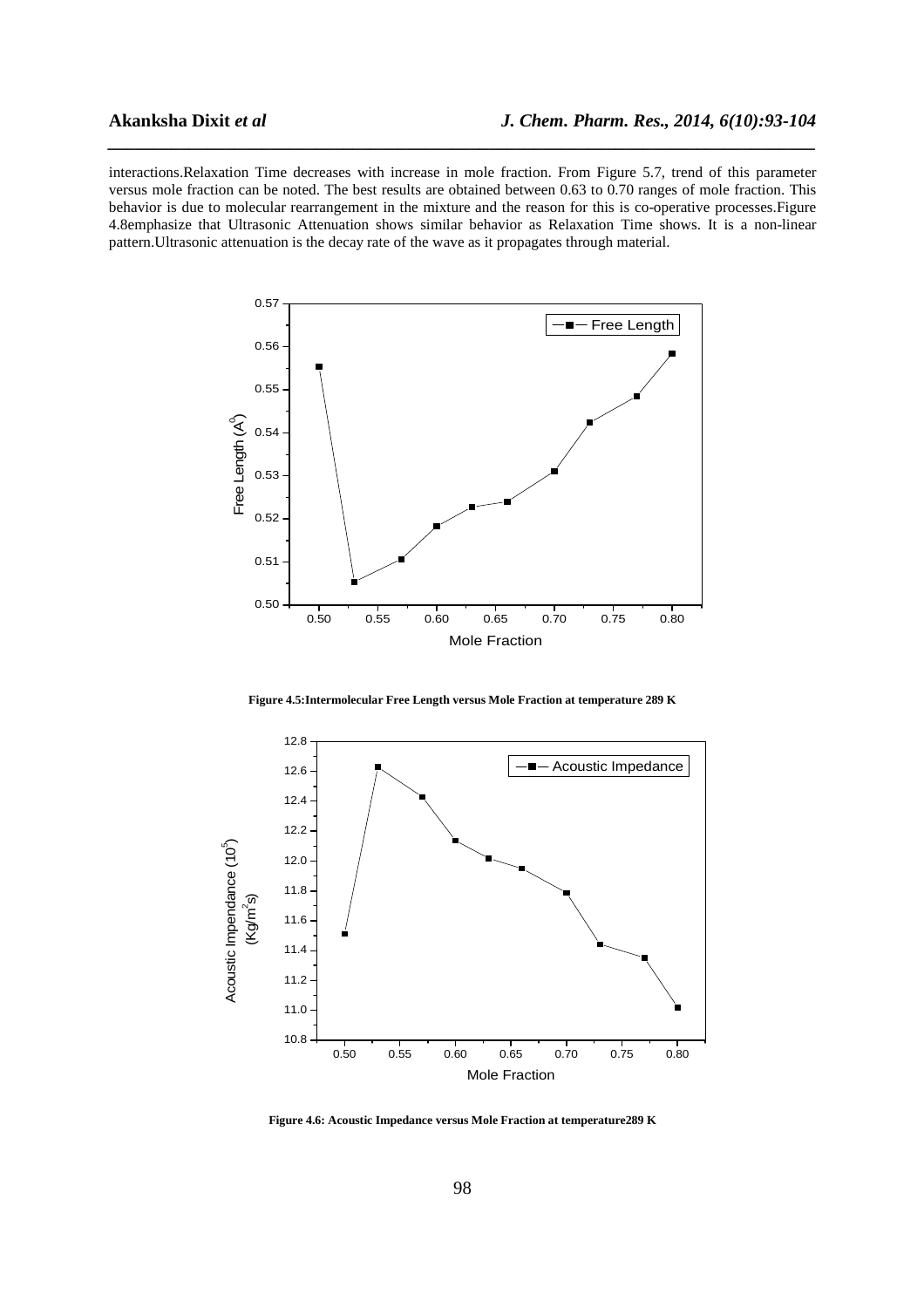

**Figure 4.7: Relaxation Time versus Mole Fraction at temperature 289 K** 



**Figure 4.8: Ultrasonic Attenuation versus Mole Fraction at temperature 289 K** 

Free Volume increases with increase in mole fraction as shown in figure 4.9. Free Volume represents the average volume in which the center of the molecules can move inside the cell due to the repulsion of surrounding molecules [8]. The best trend can be observed between 0.63 to 0.70 ranges of mole fraction. Figure 4.10 and Figure 4.11 shows that Wada's Constant and Rao's Constant increase with increase in mole fraction. The trends are almost linear and this signifies the absence of complex formation in the experimental chemical system.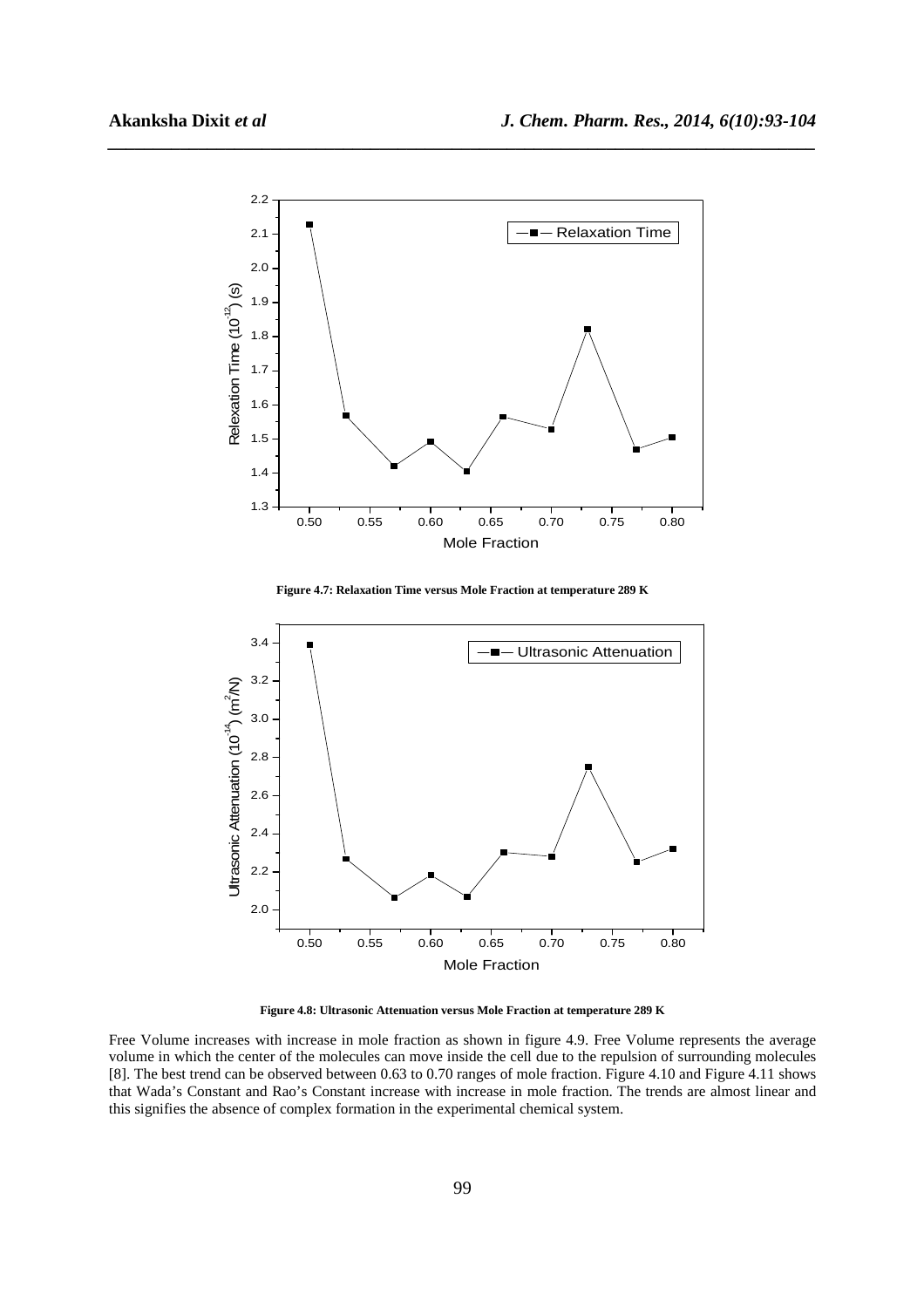

**Figure 4.9: Free Volume versus Mole Fraction at temperature 289 K** 



**Figure 4.10: Wada's Constant versus Mole Fraction at temperature 289 K**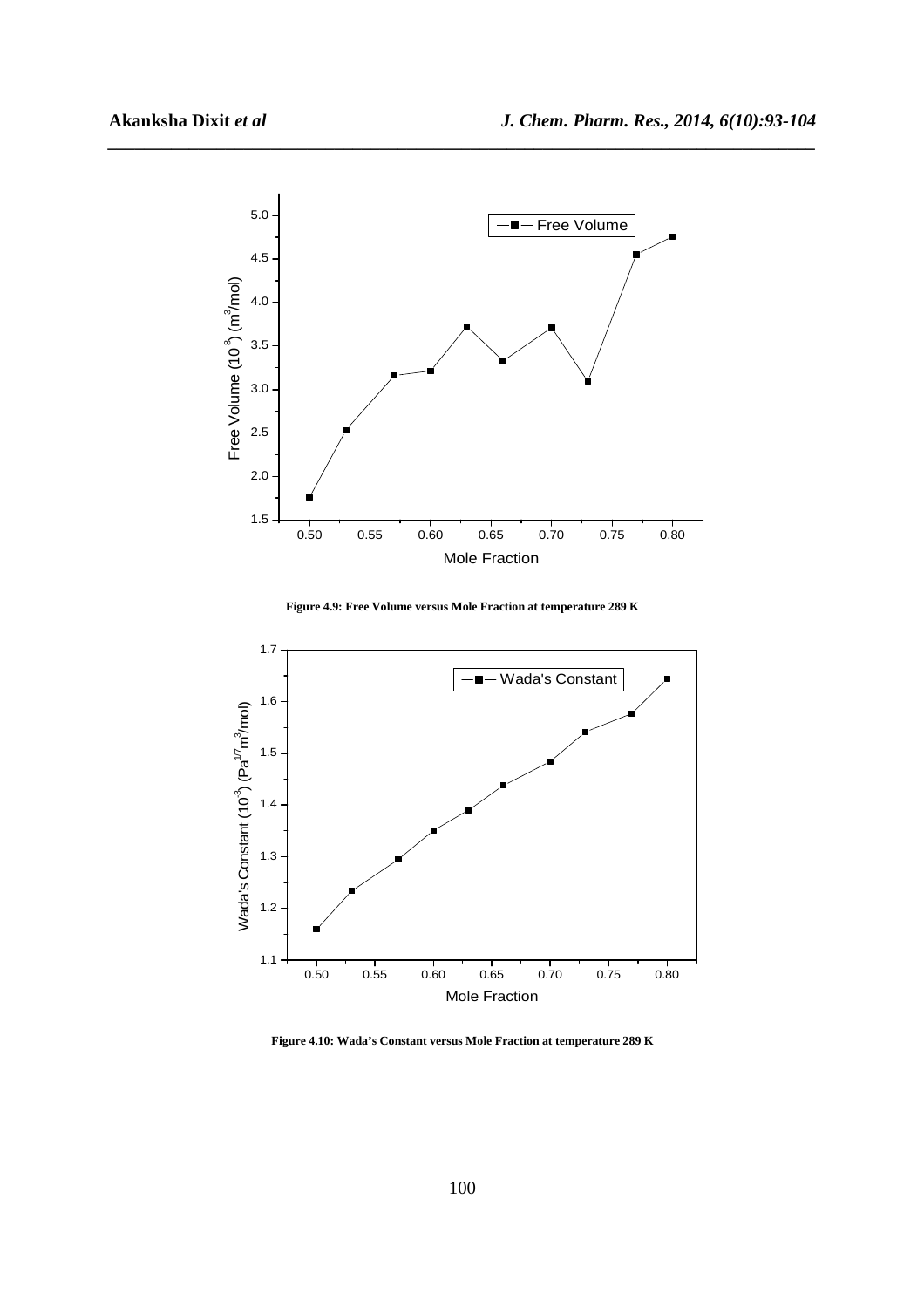





**Figure 4.12: Molar Volume versus Mole Fraction at temperature 289 K** 

Figure 4.12 and Figure 4.13 shows almost linear variation of Molar Volume and Available Volume with mole fraction. As mole fraction increases, molar Volume and Available Volume also increase.Available Volume is a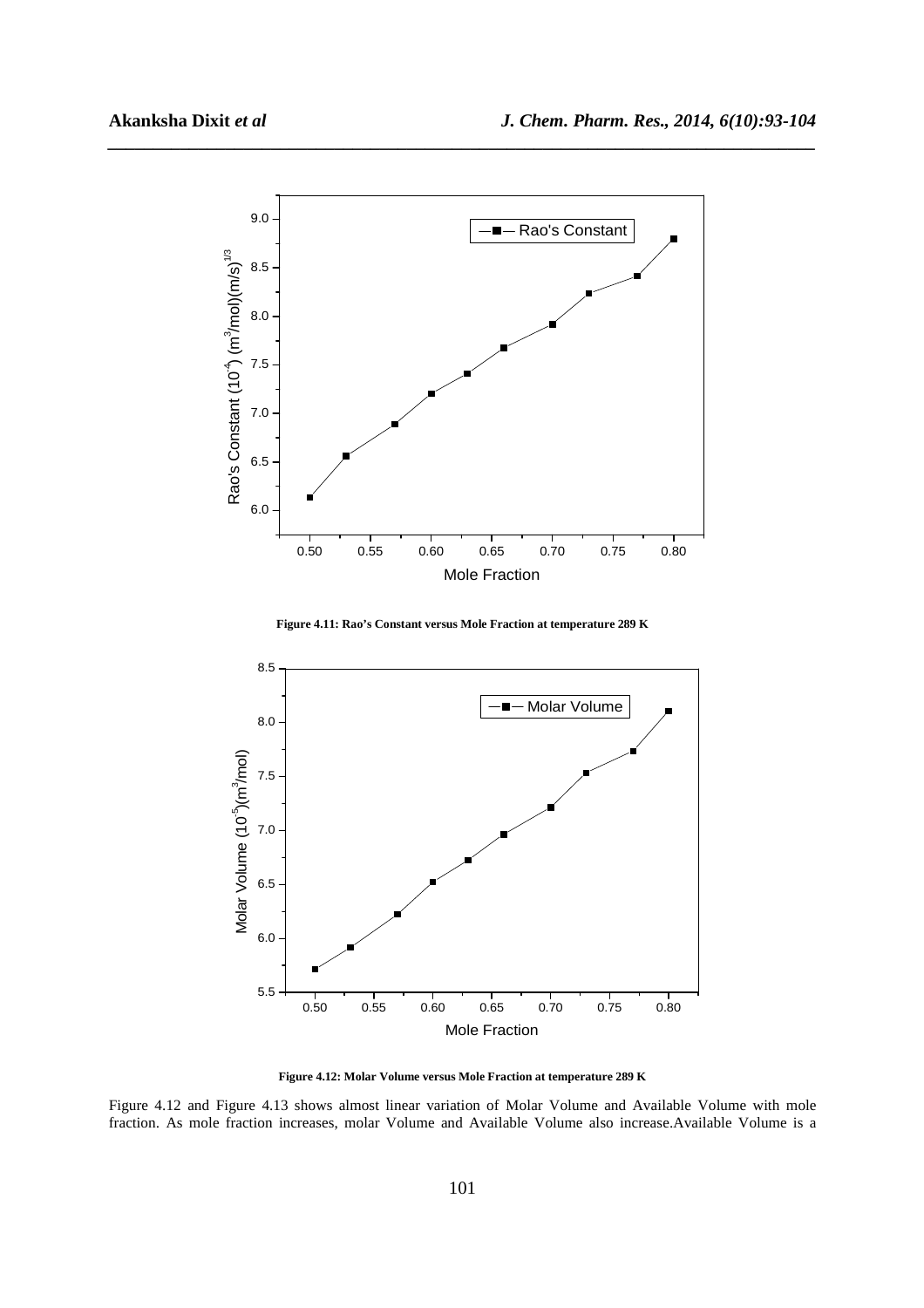direct measure of the compactness and strength of bonding between the molecules of the system [9]. Figure 4.14 emphasizes the variation of Vander Waal's Constant with mole fraction. Vander Waal's Constant is also called the Co-volume and varies in Vander Waal's Equation in the similar way as Available Volume does.Figure4.15 unveils the relation between Internal Pressure and Mole Fraction. It shows that internal pressure decreases with increase in mole fraction. Exact trends can be noted between the mole fraction ranges from 0.63 to 0.70. This signifies that the solutionbecomes more compressible. The reduction in internal pressure shows dissociating tendency of the molecules in the solution.







**Figure 4.14: Vander Waal's Constant versus Mole Fraction at temperature 289 K**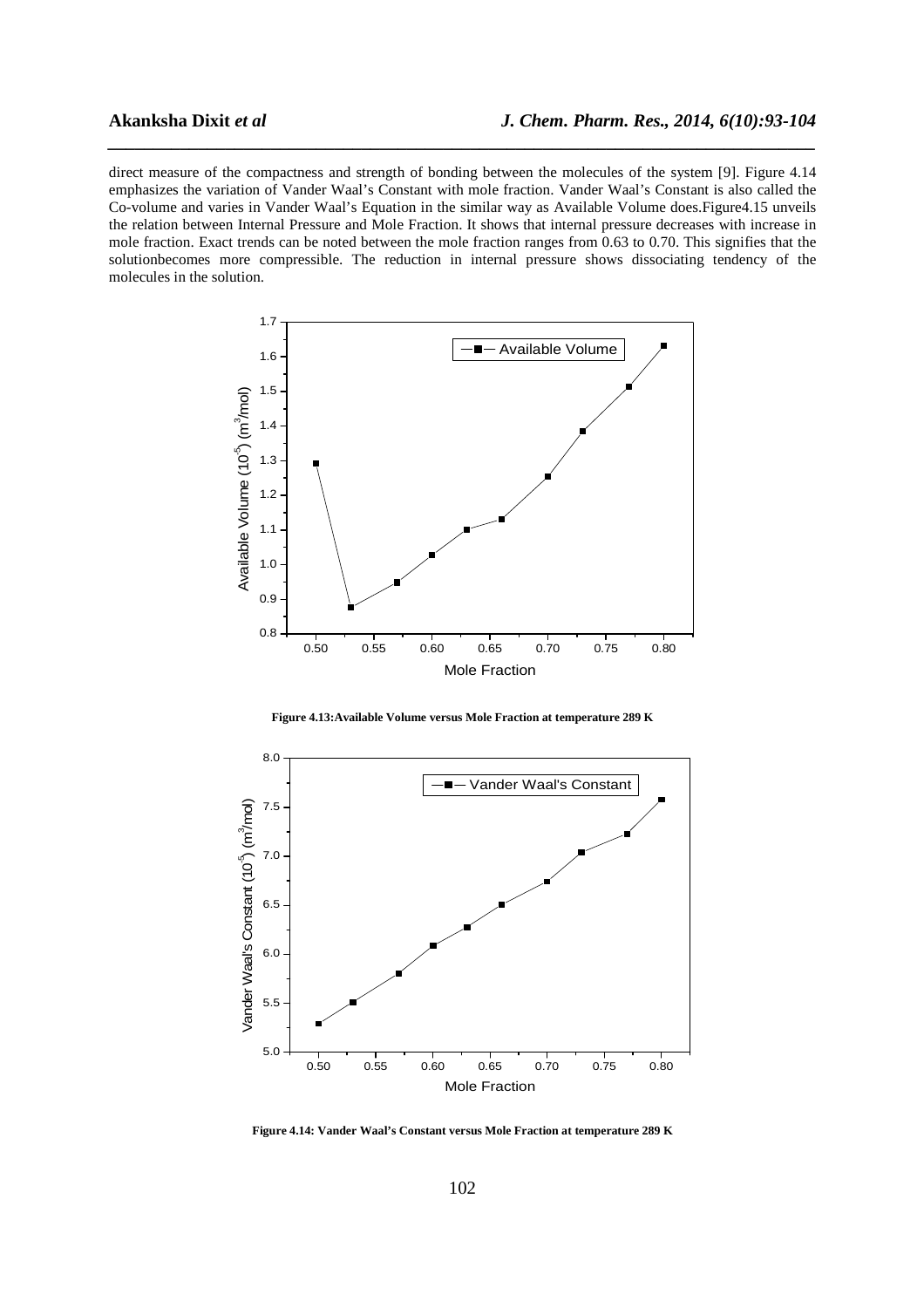

**Figure 4.15: Internal Pressure versus Mole Fraction at temperature 289 K** 



**Figure 4.16: Gibb's Free Energy versus Mole Fraction at temperature 289 K**